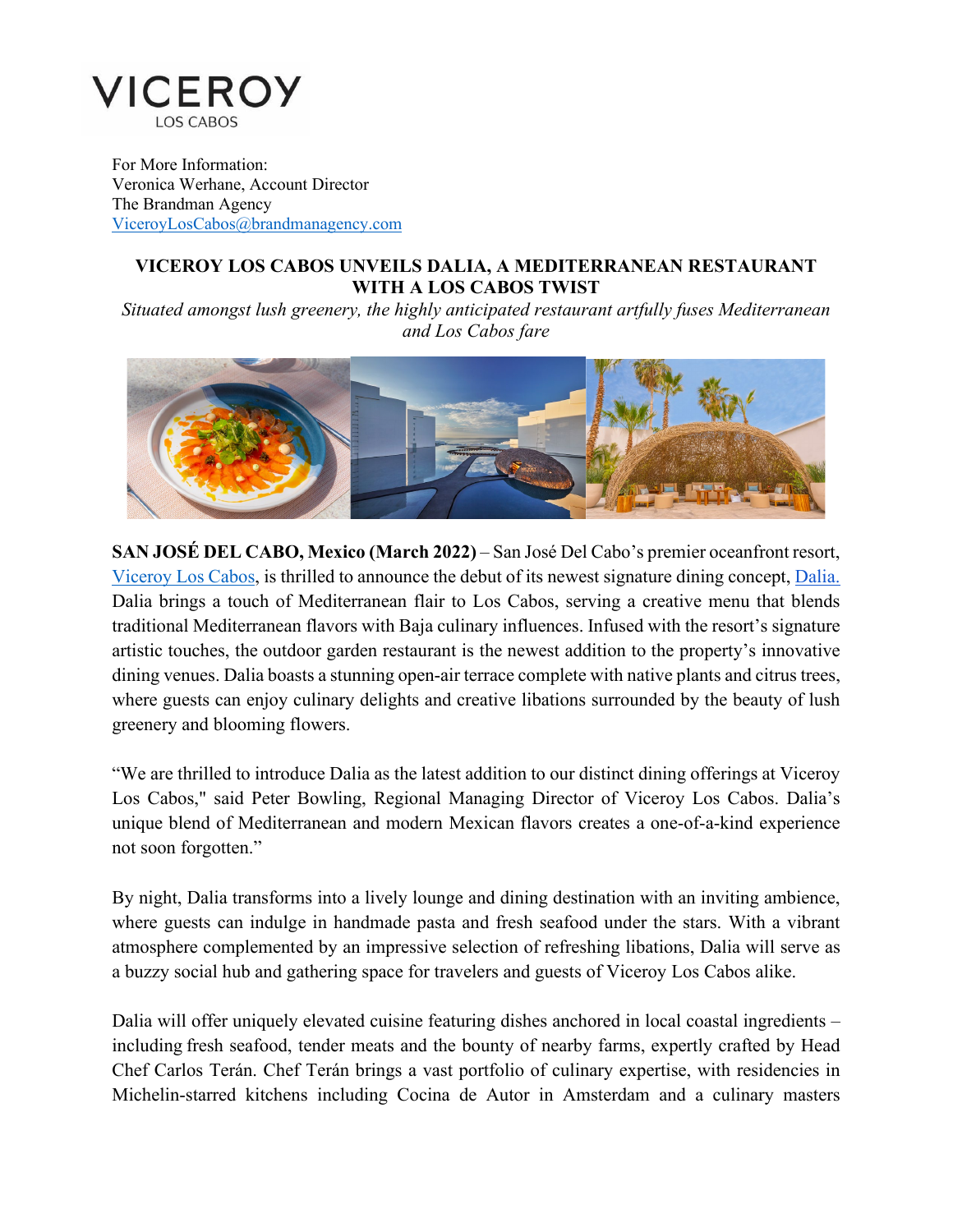opening Arbol in Las Ventanas al Paraiso and Milos at the Four Seasons Hotel in La Rivera to program in Barcelona, Spain. Chef Terán also brings luxury hospitality experience in Los Cabos, utter acclaim.

Signature menu items will include Salmon Carpaccio served alongside fennel, capers and chives, an Athenian Lobster Pasta, and authentic Mediterranean seafood dishes such as Octopus, Steamed Lavraki, and Sauteed Amaebi Shrimp served with a lobster reduction. Dalia's menu masterfully infuses Mediterranean and Mexican culinary influences to create one-of-a-kind flavors, alongside an extensive list of regional wines and hand-crafted cocktails.

 restaurant, furthering the resort's tradition of honoring regional art and culture. Drawing from the Cabos' iconic winding water pathways seamlessly lead guests to the entrance of Dalia's sprawling Dalia's namesake, the national flower of Mexico, is a nod to the unique garden atmosphere of the resort's idyllic location on the coastline of Baja California, Dalia's refined yet luxe design takes cues from the resort's cinematic architecture through design accents that embrace the essence of water throughout the property and highlight tones of the surrounding sky and sea. Viceroy Los terrace, imbued by garden beauty and backdropped by the resort's stark-white exteriors.

Los Cabos. In addition to Dalia, each of Viceroy Los Cabos' five atmospheric dining venues [Nidito –](https://www.viceroyhotelsandresorts.com/los-cabos/dining-nightlife/nidito-beach-poolside-bar) meaning "little nest" – is a lively extension of Nido restaurant, delivering a selection of refreshing cocktails and delicious bites. Located off the lower lobby, [Casero](https://www.viceroyhotelsandresorts.com/los-cabos/dining-nightlife/casero) – meaning Dalia's arrival is set to further underscore Viceroy Los Cabos position as a culinary destination in provide a distinct and unforgettable culinary experience. ["Nido"](https://www.viceroyhotelsandresorts.com/los-cabos/dining-nightlife/nido) Restaurant, translated from Spanish to mean "nest," is both a visual centerpiece and social epicenter. Beach and poolside bar, "homemade" – and  $Otro Bar$  – meaning "another" – feature traditional Mexican cuisine and a</u> Tequila Library equipped with house infusions, while the rooftop bar and lounge, [Cielomar](https://www.viceroyhotelsandresorts.com/los-cabos/dining-nightlife/cielomar-rooftop) offers weekly entertainment and breathtaking views.

Resort imagery can be found [HERE](https://thebrandmanagency.box.com/s/q9o4ytedc35ak03gmer3epbjl50ajxrn) (photo credit: Viceroy Los Cabos). Dalia Imagery can be found [HERE](https://thebrandmanagency.box.com/s/wre29dhqxzer2p880orxbdgpjcd7a064). (Credit: Viceroy Los Cabos).

## **###**

## **ABOUT VICEROY LOS CABOS**  Viceroy Los Cabos is located in the heart of San Jose Del Cabo on the Coast of Baja California.

 The 198-room beachfront property faces the Sea of Cortes and embodies the essence of water center curated by Los Angeles-based celebrity trainer, Harley Pasternak. With safety andthroughout its architecturally stunning design. Resort amenities include immaculately decorated three-bedroom Casitas and four-bedroom Villas, cinema room for movie screenings, versatile meeting spaces and lively restaurants and bars. The property presents an energized lobby and arrival experience, beach pool and bar, expanded luxury spa, and redesigned state-of-the-art fitness